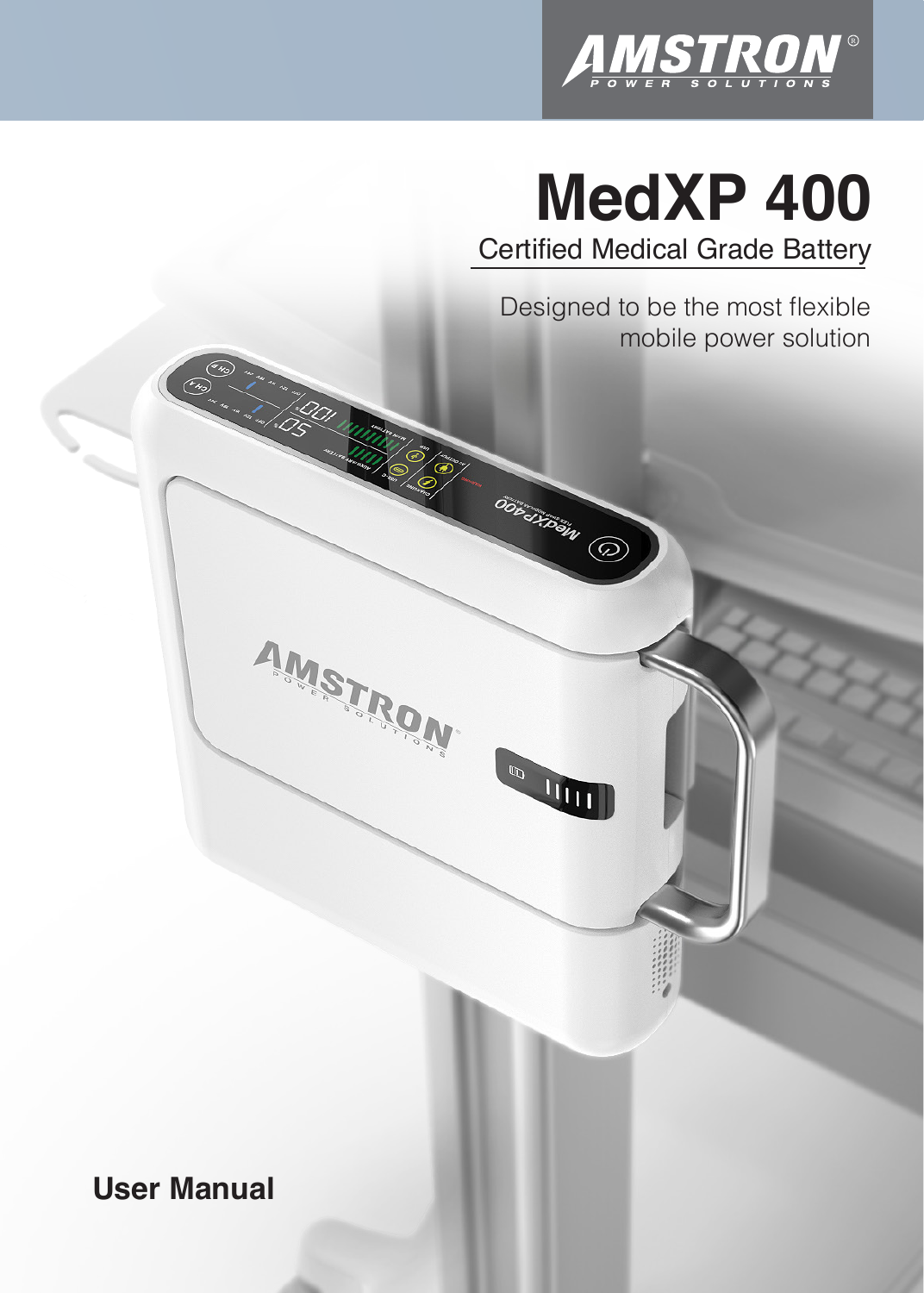

- Product: Rechargeable Li-ion Battery
- Model: MedXP-400
- Derivation Model: MedXP-400-BASE, MedXP-400-AUX
- Battery Cell Spec: 3.6V, 3350mAh, 432Whr (Total Power Combined)
- Charging Voltage/Current : 4.2V/ 3.4A max (per cell)
- Output Power: Max 180 Watt
- IEC 60601-1 (3.1 Edition) and UL Certified 62133 / TUV Certified IEC62133 for battery packs

#### **Overview**

- The MedXP-400 includes a base unit or main battery pack, a removable auxiliary pack, 2 DC output cables, AC Adapter, and a bag of DC tips.
- When using both main and auxiliary batteries together, the auxiliary pack can be safely removed without disturbance to your device.
- The MedXP-400 battery is delivered at 30% capacity based on shipping regulations. Please fully charge before use.
- Please use and store the MedXP-400 in a cool, dry area.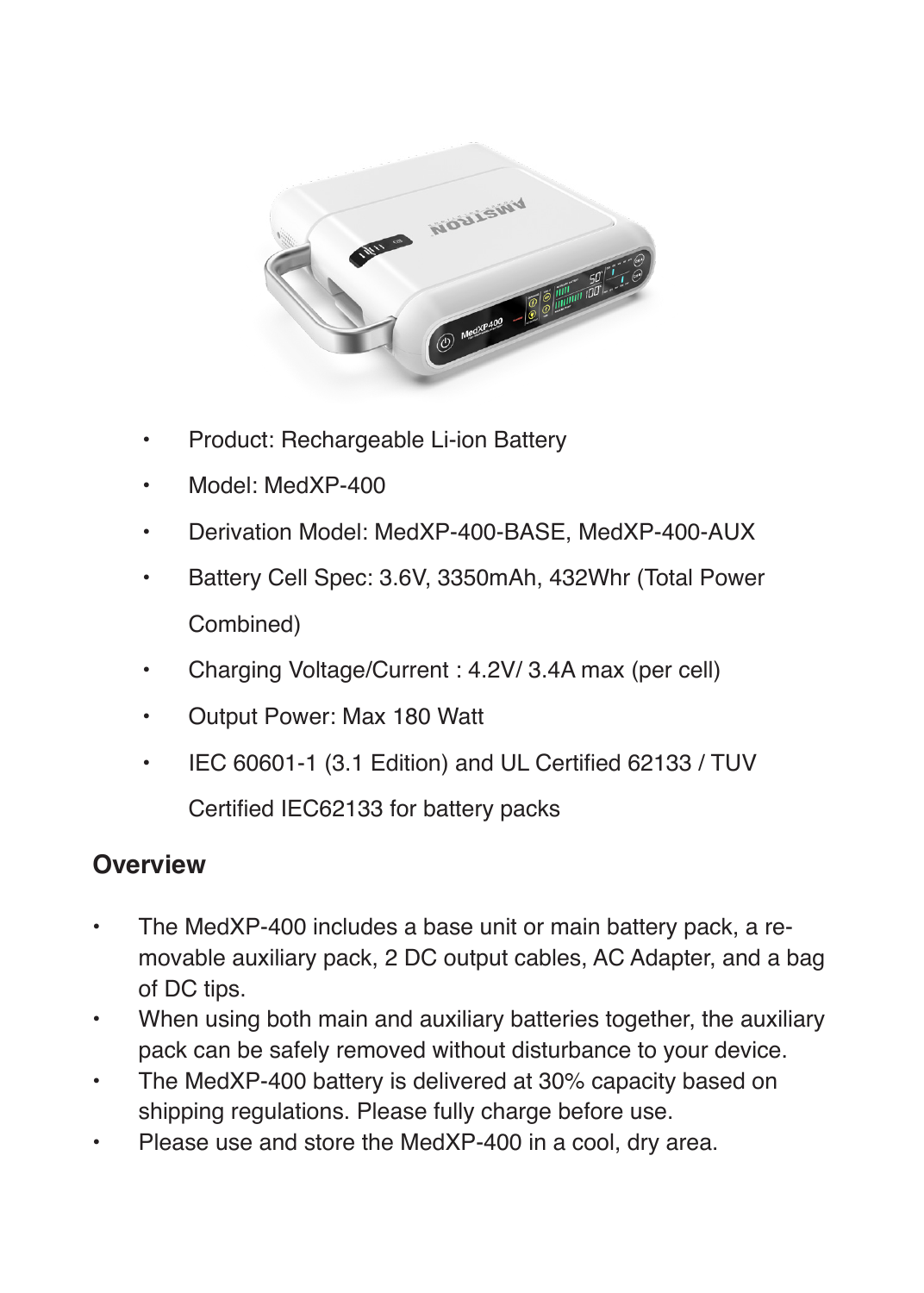#### **Charging**

- To charge the MedXP-400, use only the AC adapter provided.
- The MedXP-400 can be fully charged in under 6 hours. However, charge time may increase if your device is being used while charging.
- During charging, the main battery pack will charge first and the auxiliary pack will charge second. During discharge, the auxiliary battery will be depleted first.
- A green LED bar will blink within the battery level bars to show main base battery charging or AUX battery charging.
- A charging icon will be lit on the face of the battery to indicate the battery is receiving power from the AC Adapter.



## **LCD Display and Touch Panel**

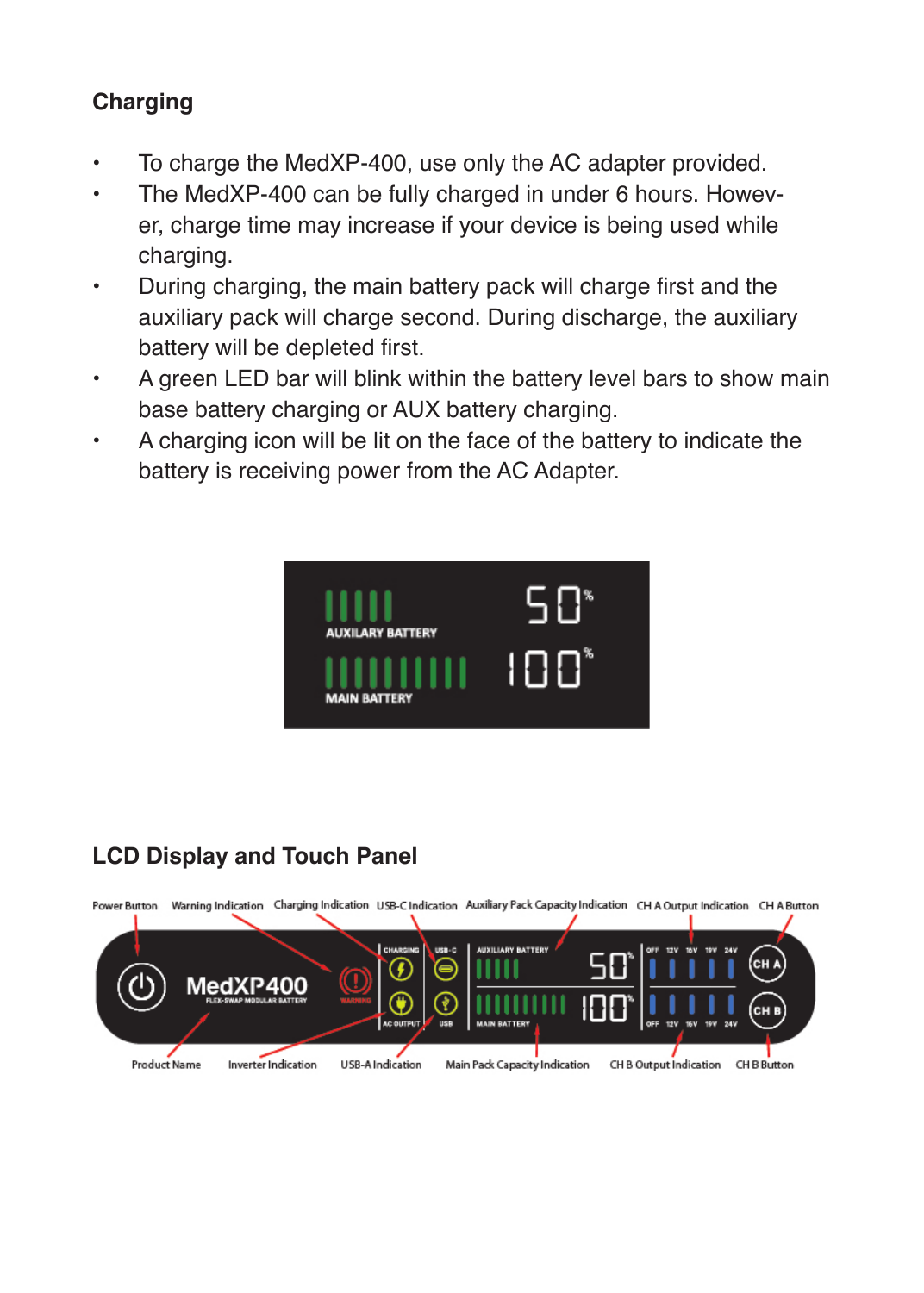#### **Power On and Selecting/Changing the DC Voltage**

- 1. Press the Power button for 2 seconds to turn on the MedXP-400.
- 2. Press the CH A or CH B button for 3 seconds. Once the blue voltage indicator bar begins to blink, the voltage may be changed.
- 3. Use the CH A or CH B button to select the desired voltage (12V, 16V, 19V, 24V), then hold down for 3 seconds to save. The indicator bar will stop blinking and the newly selected voltage will be saved.
- The voltage will automatically reset to "OFF" mode if a new voltage is not selected.
- Once the new voltage is saved, it will remain the default setting when the MedXP-400 is powered off and on again.

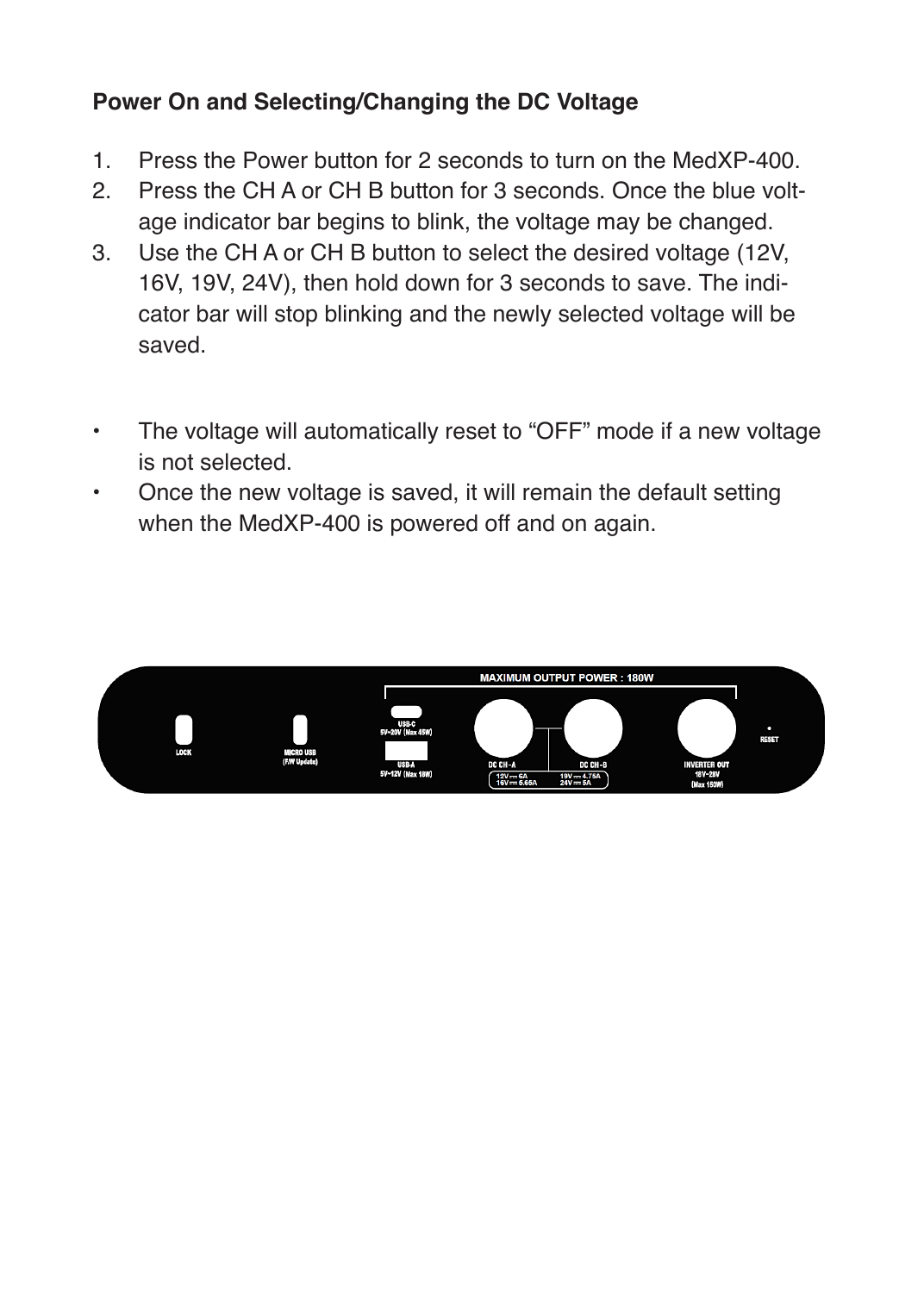#### **Connecting Your Device**

- 1. First select the voltage (See instructions above).
- 2. Connect the interchangeable tip to the DC output cable. (See diagram) Be sure to select the correct size tip for your device. If you are unsure of which tip to use, contact your local dealer or the manufacturer for assistance.
- 3. Align the red dots to connect the circular end of the DC output cable to the selected output port of the MedXP-400. (See diagram)
- 4. Plug the interchangeable tip into the charge port of your device.
- 5. Check your device to confirm it is being charged.
- If using an inverter, connect the inverter cable to the inverter output port of the MedXP-400. Turn on the inverter. The "AC output" icon will light up on the LCD display once the inverter is connected and turned on.

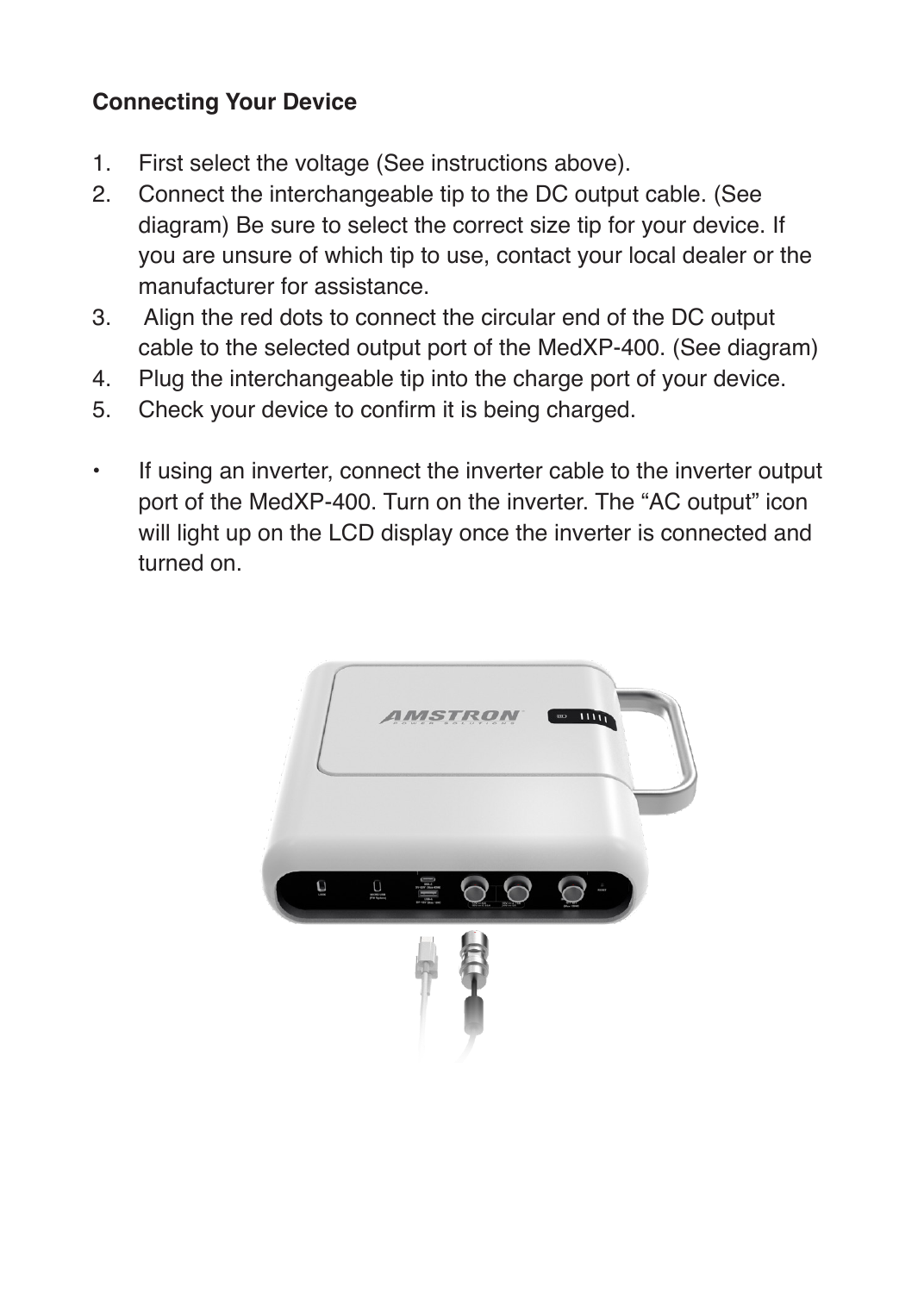Mounting the Battery

- The MedXP-400's Integrated Mounting Solution is a unique feature that allows the user to mount the unit directly onto a medical cart or other mobile workstation, eliminating the need to purchase a separate holster.
- Remove the AUX battery pack to reveal several hole patterns for mounting
- Ensure the head of the screw fits down into the hole cavity. Any exposure would hinder the AUX battery to slide properly back into place. (mounting screws are not provided)
- The MedXP-400 can be mounted in any orientation needed.
- The AUX battery handle can be removed for a space saving option.

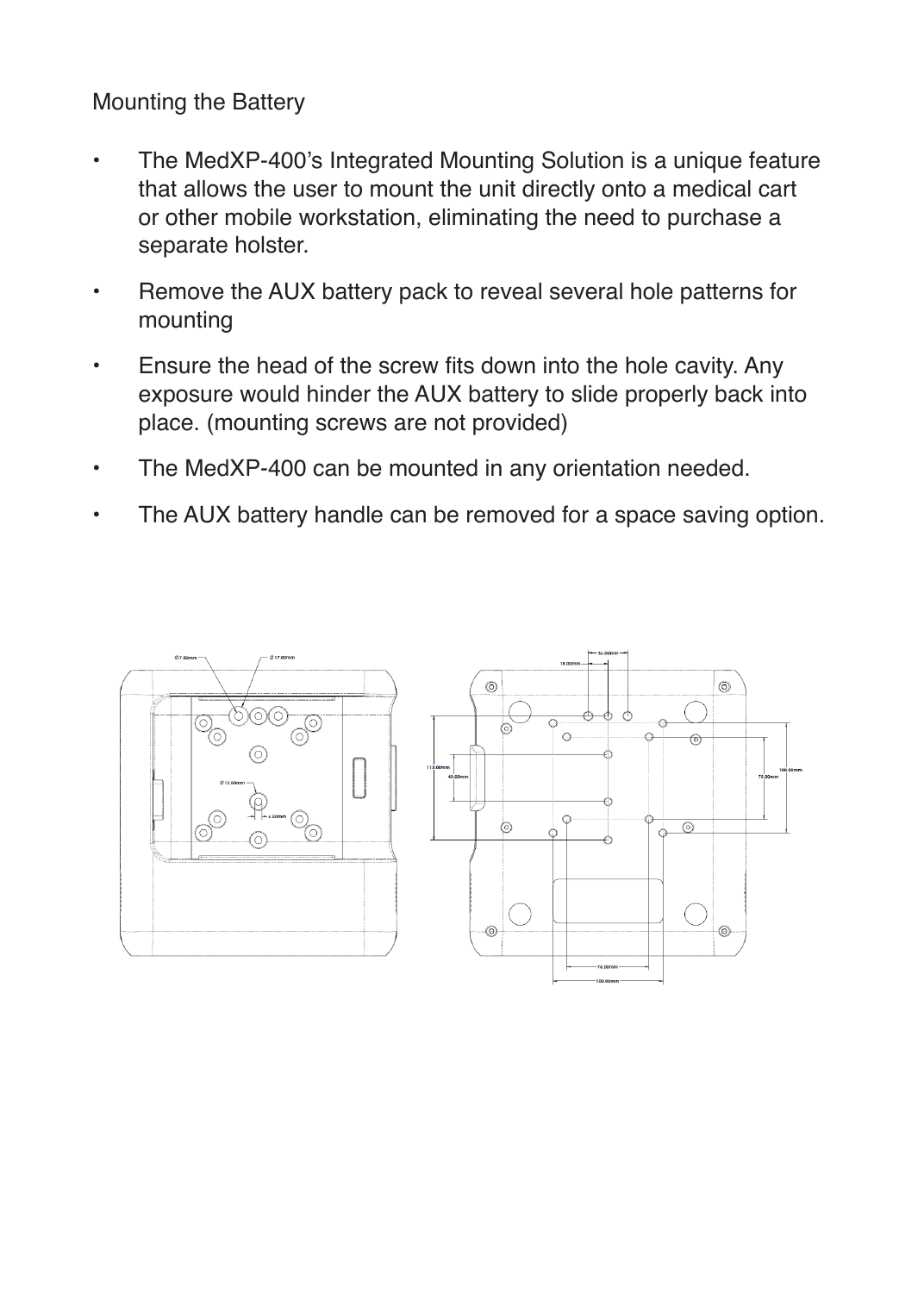On-Screen Software

- Ask your dealer for the latest version of the On-Screen software file for your MedXP-400 battery System
- Install the .exe file on the computer you want to have On-Screen monitoring of the MedXP-400 battery system.
- Use a USB to Micro-USB cable (not supplied) to connect the computer to the Micro-USB port on the back of the battery.
- The On-Screen interface looks and acts like the battery interface for easy-to-read battery levels, DC output selections and system icons.



• The low battery Alarm feature can be turned ON or OFF by a slider bar. When ON, an alarm will sound when the total battery capacity reaches 10% and again at 5%. A mute button is provided to silence the alarm.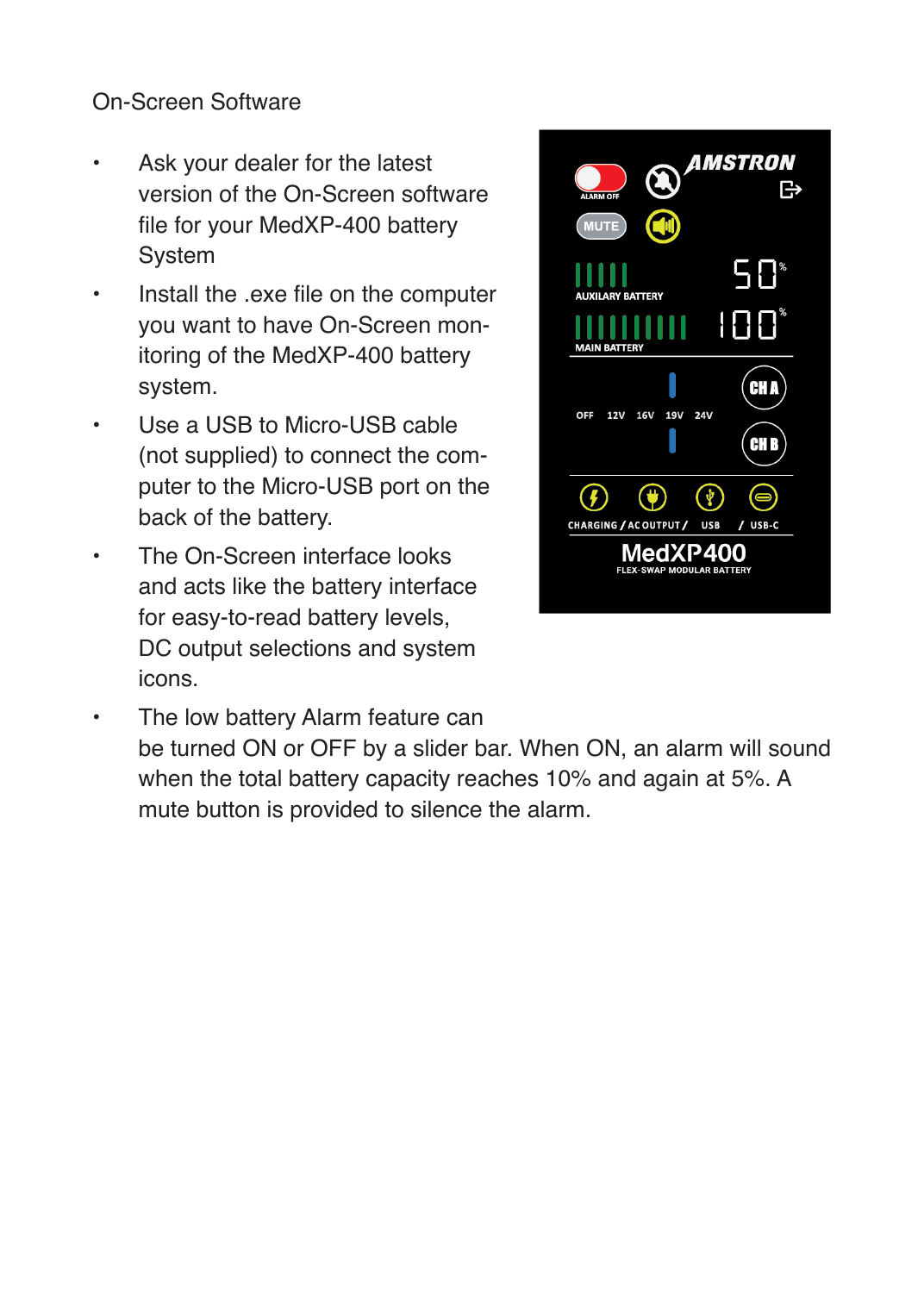## **Warning Light**

The warning light will appear to indicate any of the following:

- Low capacity: Under 5%
- To recover, charge the MedXP-400 with the included AC adapter. Once capacity is restored, the light will turn off.
- Overvoltage protection: 29.5V
- Undervoltage protection: 17.0V
- High temperature protection: System 75°C, Cell pack 55°C
- Overpower protection: System 160W, Inverter 135W
- CH A&B output (12V @72w/ 16V @90W/ 19V@ 90W/ 24V @120W)

#### **DC Output Cutoff**

The DC output will cut off once it has reached the following limits:

• Total output: 181W

Once output exceeds 180W, it will shut down in this sequence: Inverter -> CH B -> CH A. To recover, turn the power off and on again.

• Inverter output: 151W

To recover, turn the power off and on again.

• CH A & CH B: 12V@72W / 16V@90W / 19V@90W / 24V@120W Output will auto-recover once voltage is adjusted to a lower setting.

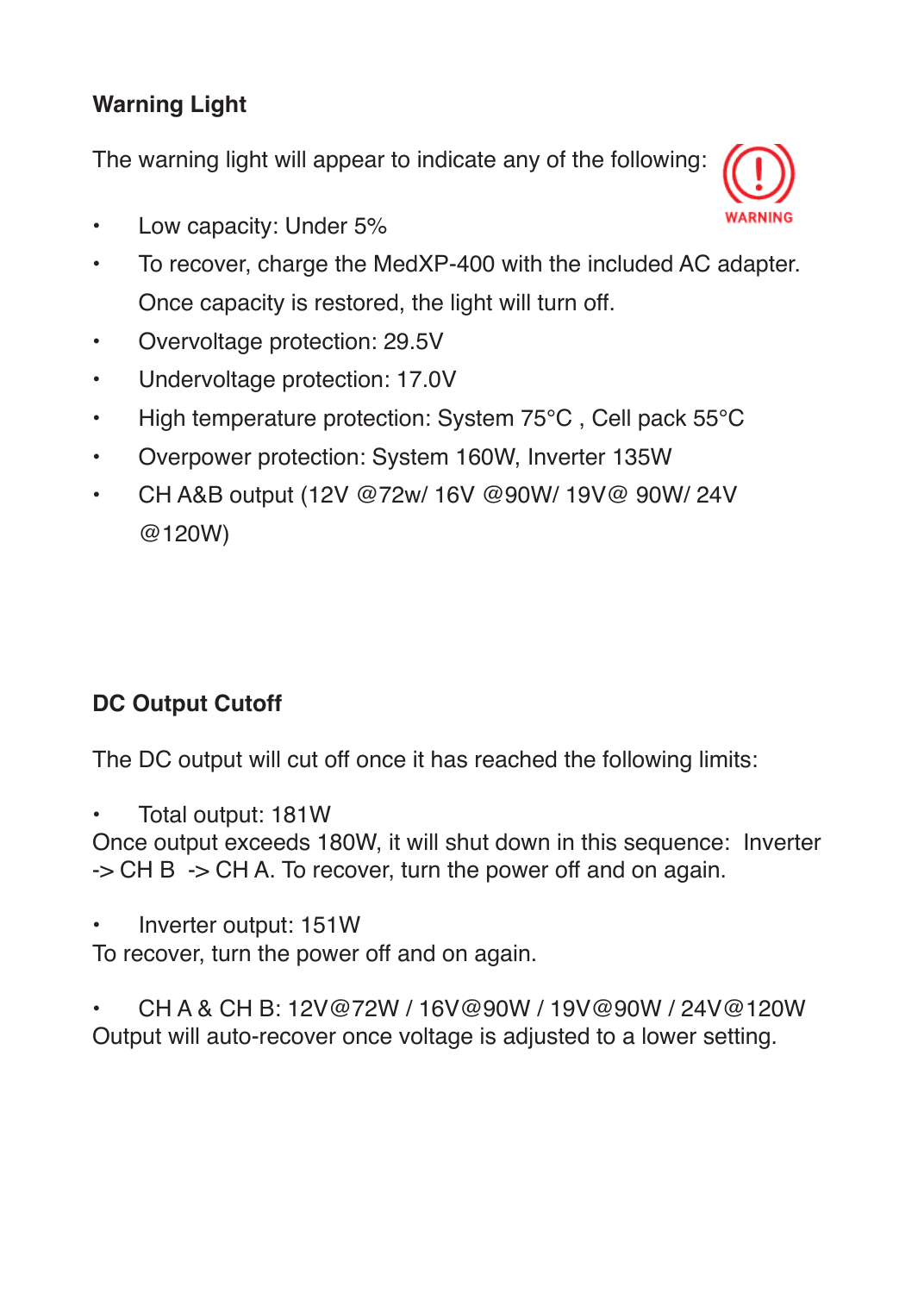## **Specifications**

| Output voltages     | QC2.0 5V, 9V, 12V, 18W Max<br>USB PD3.0 45W Max                                |
|---------------------|--------------------------------------------------------------------------------|
| <b>Output Power</b> | 12V 72W, 16V 90W<br>19V 90W, 24V 120W<br>Maximum output power: 180W            |
| Capacity            | Main base pack: 145Wh<br>Auxiliary pack: 289Wh<br>Total 434Wh                  |
| Dimension           | 10" Wide x 10.5" Deep x 2.75"<br>High                                          |
| Weight              | Main base pack: 4.85 lbs<br>Auxiliary pack: 3.95 lbs<br>Total weight: 8.80 lbs |
| Display             | WVA LCD Display.                                                               |
| Charging time       | Under 6 hours                                                                  |
| Origin              | Republic of Korea                                                              |
|                     |                                                                                |

#### **Warranty**

The MedXP-400 has a 12 month warranty from the date of purchase against defects in materials and workmanship. During this period, defects will be repaired or the product will be replaced without charge. This warranty does not cover damages caused by misuse, neglect, and normal wear and tear of the lithium-ion battery cells. If you have questions or problems, please contact the dealer from whom the MedXP-400 was purchased. Under no circumstances will the manufacturer be liable for any of the following: loss of damage to programs, records, or data; loss or damage to computer or other devices; any other incidental or consequential damage caused by the user or the user's mishandling of this product.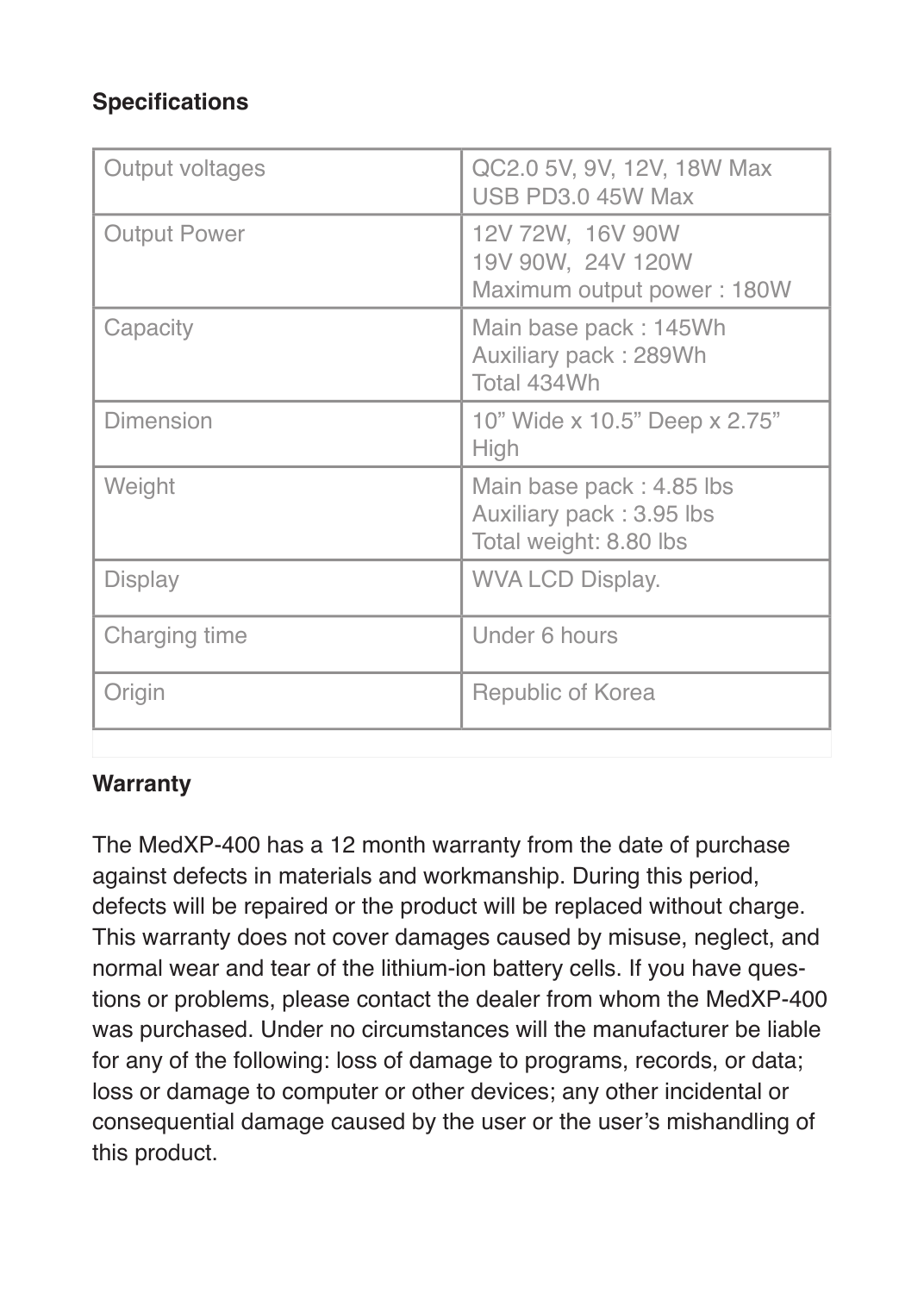#### **Caution**

- LITHIUM-ION BATTERIES CAN BE DANGEROUS IF MISHAN-DLED.
- DISPOSE OF BATTERY PROPERLY. CONTACT YOUR LOCAL RECYCLING CENTER FOR INSTRUCTIONS.
- KEEP AWAY FROM CHILDREN.
- DO NOT DROP, PUNCTURE, IMMERSE IN WATER OR OTHER LIQUIDS.
- KEEP AWAY FROM DIRECT SUNLIGHT, FIRE OR HEAT.
- THE BATTERY USED IN THIS DEVICE MAY PRESENT A FIRE OR CHEMICAL BURN HAZARD IF MISHANDLED.
- DO NOT DISASSEMBLE, HEAT ABOVE 60°C(140°F), OR INCIN-ERATE.
- USE SPECIFIED CHARGER ONLY.
- EXPLOSION MAY OCCUR IF DAMAGED.
- DO NOT SHORT-CIRCUIT.